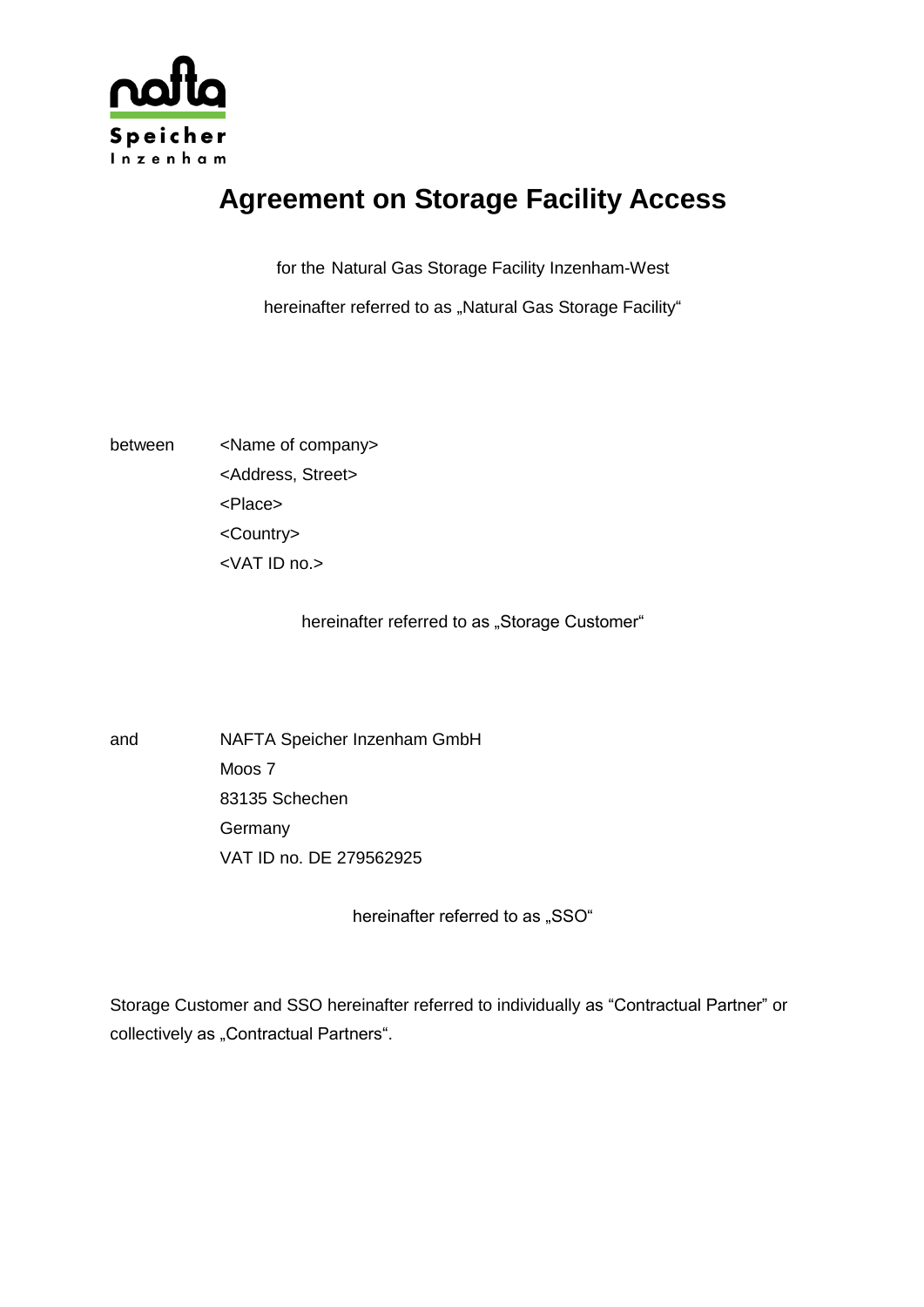

## **Article 1 Subject of the Storage Contract**

- 1. The scope of the Agreement shall extent to the provision of Storage Capacities through SSO and their usage through the Storage Customer. By paying storage fees the Storage Customer shall be entitled to store Natural Gas by SSO. The conditions that shall apply are set out in this Agreement including all appendices.
- 2. SSO shall be obliged to provide the contracted Storage Capacities consisting of the capacity components Working Gas Capacity, Injection Rate and Withdrawal Rate for the agreed period of time. The contracted Storage Capacities according to sentence 1 will be shown in Appendix A per Storage Year. SSO shall be obliged to operate the contracted Storage Capacities by following the Storage Customer's instructions, i.e. to carry out Injections and Withdrawals within these Storage Capacities, to take over or to deliver respective Natural Gas quantities and to store resulting Working Gas Quantities.
- 3. The Storage Customer shall make the quantities of Natural Gas nominated for Injection available and shall take back the Natural Gas quantities after Withdrawal.
- 4. Natural Gas quantities may be taken over and delivered by SSO together with and not separated from other Natural Gas quantities. The physical identity of the Natural Gas does not have to be ensured by SSO.
- 5. SSO shall only be obliged to inject Natural Gas quantities if and as long as the Storage Customer is in possession of free Working Gas Capacity. SSO shall only be obliged to withdraw Natural Gas quantities if and as long as the Storage Customer is in possession of the corresponding Working Gas Quantities.
- 6. The Storage Customer shall be obliged to ensure that at the end of a Booking Period according to Appendix A, the actual Working Gas Quantity of the Storage Customer does not exceed the concluded Working Gas Capacity of the following Booking Period. If no further Booking Period follows, the Working Gas Quantity shall be withdrawn entirely in due time.
- 7. Apart from providing Storage Capacities SSO shall carry out the storage ancillary services that are required for the Storage Access according to Article 2 of the General Terms and Conditions for Storage Facility Access.
- 8. The Storage Customer shall pay storage fees to SSO in accordance with Article 2.

Contract ID: 001 - 2 -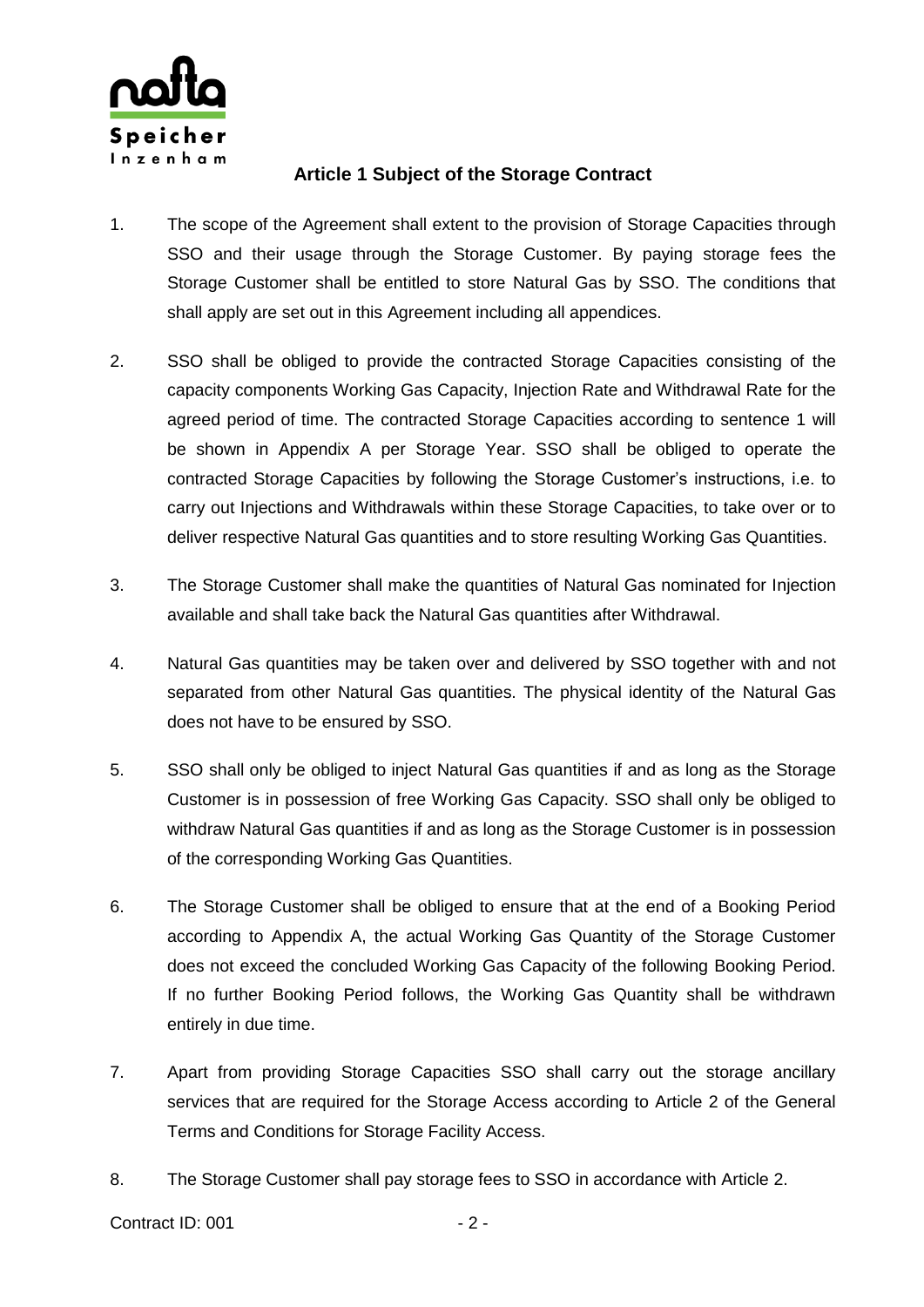

### **Article 2 Storage fees, taxes and other charges**

- 1. For the purposes of this Agreement storage fees shall be payable by the Storage Customer to SSO for the provision of Storage Capacities which include the Working Gas Capacity, Injection and Withdrawal Rate in accordance with Appendix A.
- 2. The Storage Customer shall ensure that all charges required by the authorities and taxes are paid in regard to the Natural Gas quantities provided for Take-over and Injection.
- 3. All amounts expressed as payable under this Agreement are exclusive of any applicable Value Added Tax and Value Added Tax shall be paid by the Storage Customer where payable in respect of any such amount.
- 4. In case the Storage Customer is based abroad no German Value Added Tax shall be accounted for as the reverse charge mechanism applies (*Übernahme der Steuerschuldnerschaft*), for that Value Added Tax is declarable in accordance with the corresponding law of the state concerned.
- 5. Further energy taxes or a  $CO<sub>2</sub>$  tax that may be raised at the expense of SSO in the future shall be borne by the Storage Customer. This shall apply to other taxes that are related to the Natural Gas storage or the use of Storage Connection Points respectively, any other charges or other fees resulting from legal or regulatory clauses, acts or provisions. It shall also include the emission trade. In the contrary case the relief is passed on to the Storage Customer.

# **Article 3 Conclusion and contract term**

This Agreement shall come into effect on the date of signing and shall continue in full force and effect for an indefinite period of time. For terminating this Agreement the rules of Article 20 of the General Terms and Conditions for Storage Facility Access shall apply.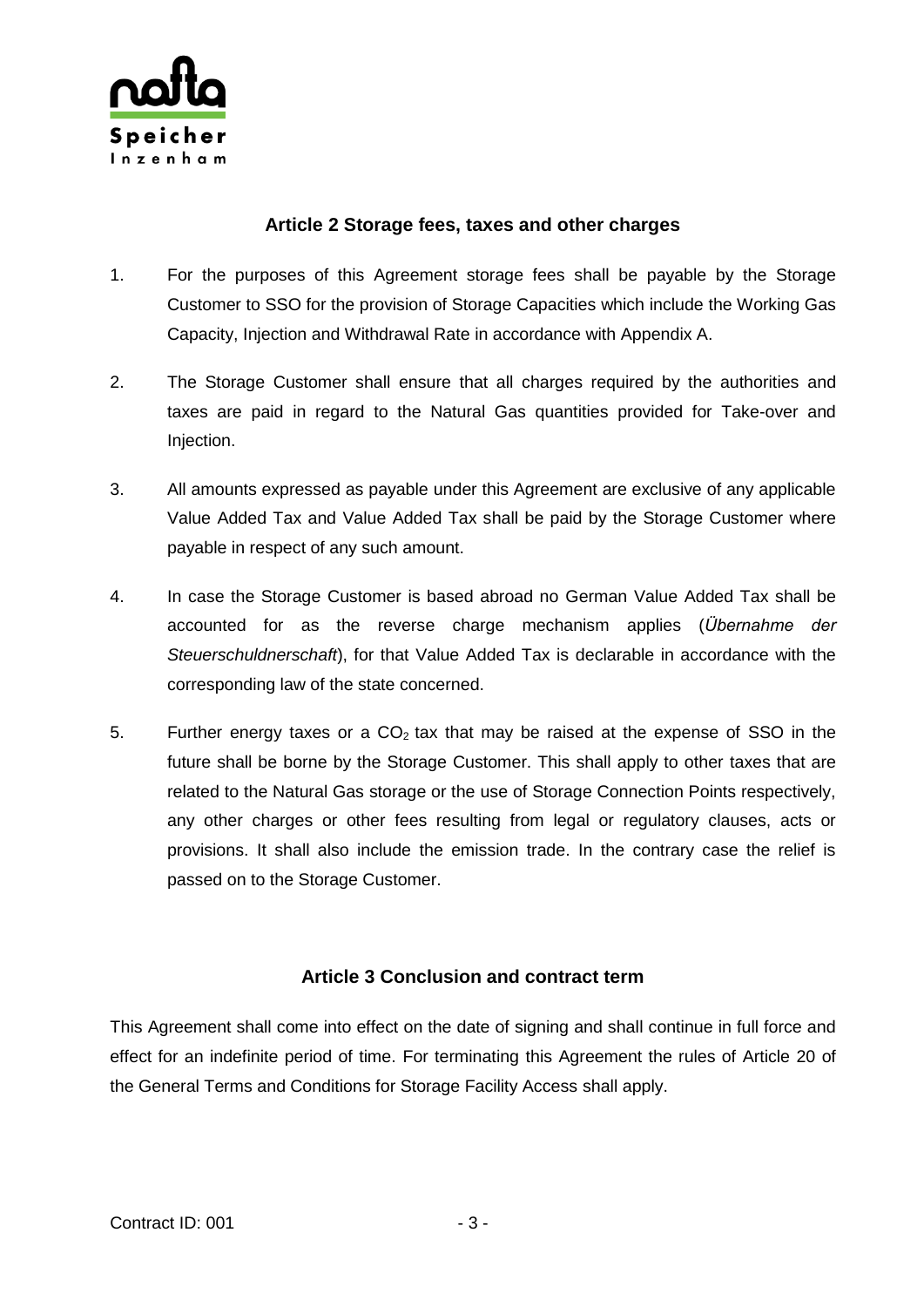

## **Article 4 Contact details of the Contractual Partners**

- 1. The Storage Customer as well as SSO appoint contact persons and contact addresses in respect of the exchange of contractual information. Contractual Partners shall guarantee permanent availability of contact persons in regard to the storage procedure, especially in regard to controlling, Nomination, Matching and Allocation.
- 2. Contact persons and contact addresses of the Storage Customer are shown in Appendix B.
- 3. Contact persons and contact addresses of SSO are shown in Appendix C.

# **Article 5 Components of the Agreement**

The following appendices are main components of this Agreement:

- Appendix A: Summary of acquired Storage Capacity, Booking Period and storage fees
- Appendix B: Contact person and contact addresses of the Storage Customer
- Appendix C: Contact person and contact addresses of SSO
- Appendix D: General Terms and Conditions for Storage Facility Access
- Appendix E: Technical Conditions for Storage Facility Access
- Appendix F: Operational Conditions for Storage Facility Access

# **Article 6 Final provisions**

- 1. The Contractual Partners shall promptly inform the other partner about all relevant circumstances in respect of performing this Agreement.
- 2. Any cancellations, amendments or supplements to the Agreement must be in writing in order to be legally binding. This shall also apply to the waiver of the requirement for the written form itself.
- 3. If any term or terms of this Agreement shall be held to be partly or entirely invalid or unenforceable, especially with regard to changes or amendments of legal regulations,

Contract ID: 001 - 4 -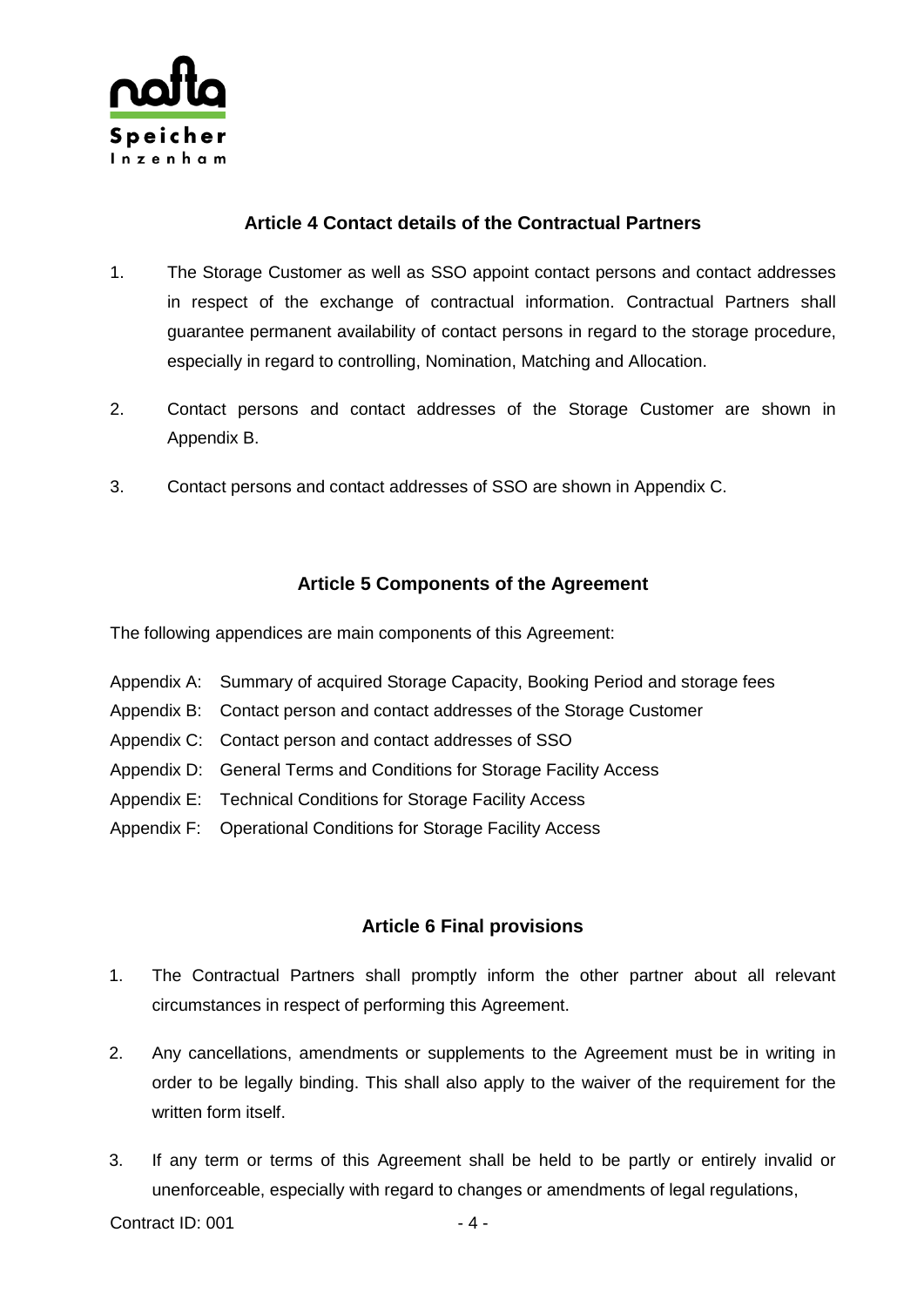

such term or terms shall be deemed not to form part of this Agreement without prejudice to the enforceability of the remaining terms of this Agreement.

- 4. The Contractual Partners shall be obliged to replace any rules of this Agreement that are held to be invalid or unenforceable by other valid or enforceable rules. These rules shall come as closely as possible to the intended economic result intended within this Agreement. Any amended, modified or replaced rules shall be effective from the point in time of the invalidity or enforceability of the replaced ones. The new rules shall meet the interests of both Contractual Partners. The same applies if the Agreement contains unintended omissions.
- 5. Two original copies of the Agreement including all components are provided. One copy is for SSO, the second one for the Storage Customer.

<Place,date>.................................... <Place,date>, ..........................................

......................................................... .................................................................

NAFTA Speicher Inzenham GmbH <Storage Customer>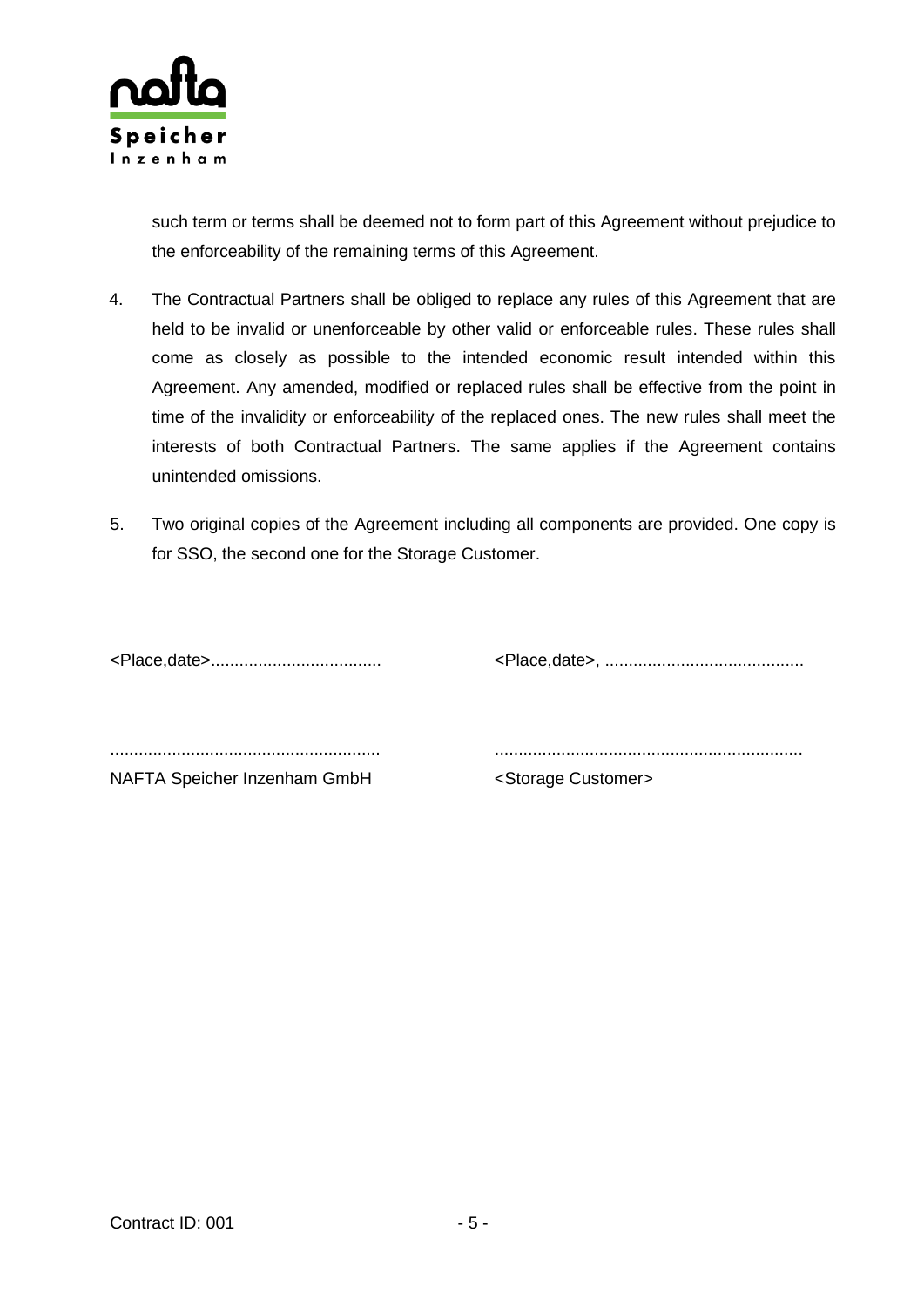

# **Appendix A: Summary of booked Storage Capacity, Booking Period and storage fees**

Version: A-1 Last update: XX/XX/20..

#### **Table 1: Booked Storage Capacities Inzenham-West**

| <b>Booked Storage Capacities</b><br>in the storage years | 20.1<br>20.1 |
|----------------------------------------------------------|--------------|
| Working Gas Capacity in kWh                              |              |
| Withdrawal Rate in kWh/h                                 |              |
| Injection Rate in kWh/h                                  |              |

#### **Table 2: Fees for booked Storage Capacities**

<FEE>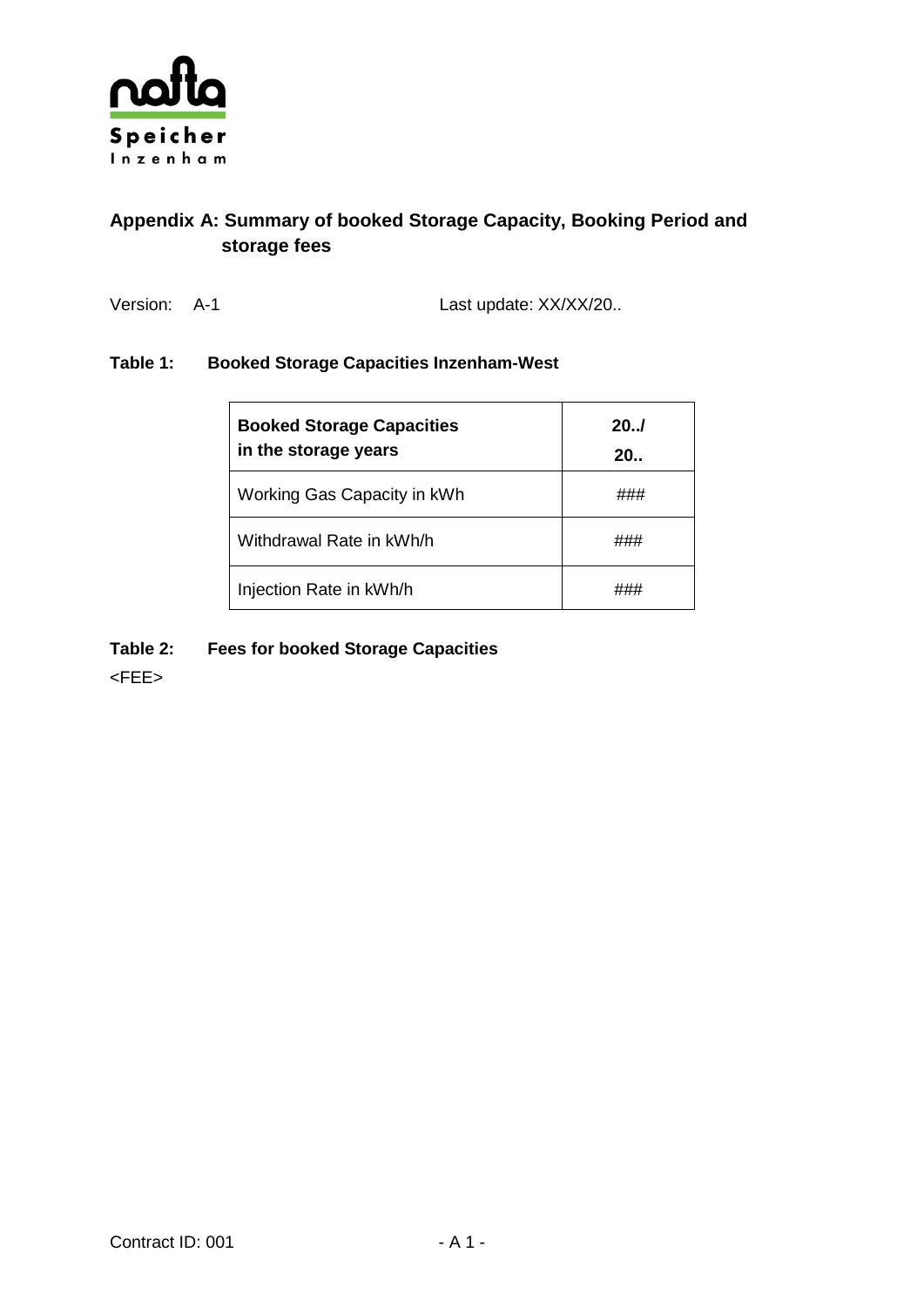

# **Appendix B: Contact person and contact addresses of the Storage Customer**

Version: B-1 Last update: XX

The contact details of the Storage Customer shall be as follows:

| Company:        |  |
|-----------------|--|
| Name            |  |
| <b>Street</b>   |  |
| Post code, city |  |
| Telephone       |  |
| Facsimile       |  |

**Contact person commercial contract support/supervision:**

| Name              |  |
|-------------------|--|
| Department / Role |  |
| Telephone         |  |
| Facsimile         |  |
| E-Mail            |  |

#### **Contact person contract execution/processing:**

| Name              |  |
|-------------------|--|
| Department / Role |  |
| Telephone         |  |
| Facsimile         |  |
| E-Mail            |  |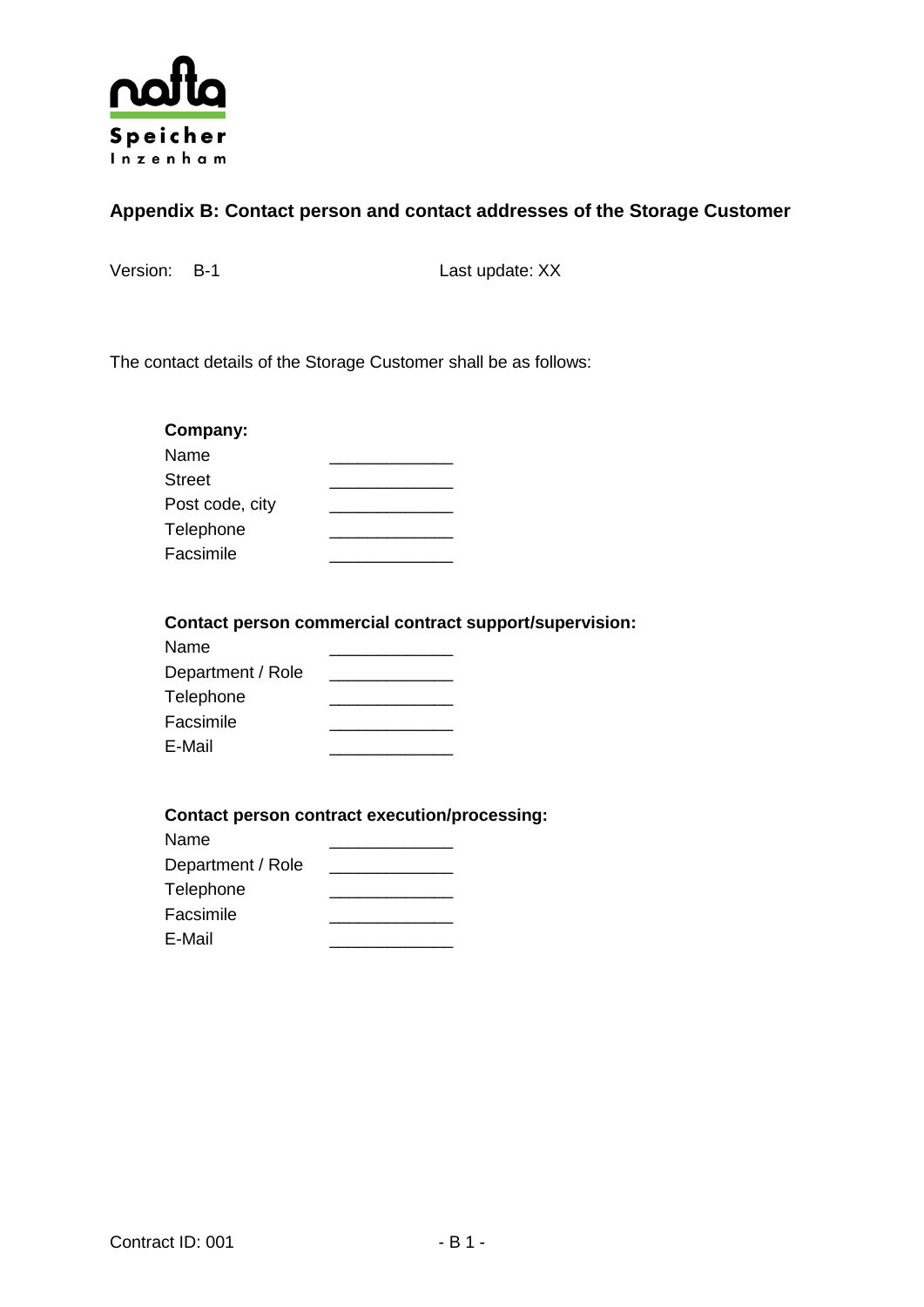

# **Appendix C: Contact person and contact addresses of SSO**

Version: C-1 Last update: XX

The contact details of SSO shall be as follows:

| Company:       |                              |
|----------------|------------------------------|
| Name           | NAFTA Speicher Inzenham GmbH |
| <b>Street</b>  | Moos 7                       |
| Postcode, city | 83135 Schechen               |
| Telephone      |                              |
| Facsimile      |                              |

#### **Contact person commercial contract support:**

| Name              |  |
|-------------------|--|
| Department / Role |  |
| Telephone         |  |
| Facsimile         |  |
| E-Mail            |  |

#### **Contact person contract execution/processing:**

| Name              |  |
|-------------------|--|
| Department / Role |  |
| Telephone         |  |
| Facsimile         |  |
| E-Mail            |  |

#### **Internet address for publications**

Publications according to Article 8 of the General Terms and Conditions for Storage Facility Access

www.nafta-speicher.de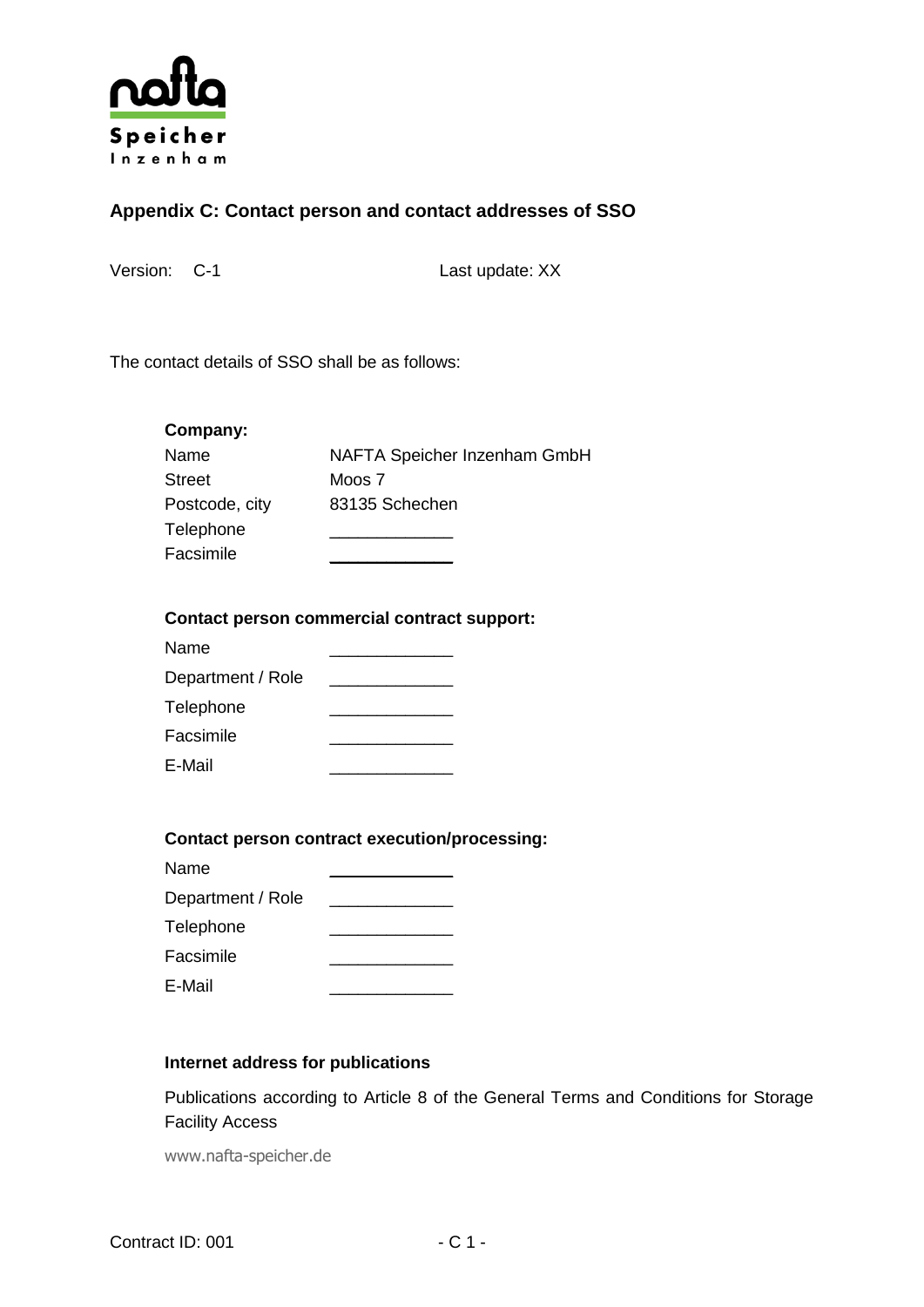

# **Appendix E: Technical Conditions for Storage Facility Access**

Version: E-1 Last update: XX

#### **(1) Injection and Withdrawal curves**

For the gas storage Inzenham-West the following injection and withdrawal curves apply:

(according to individual requirements)

#### **(2) Minimum flow rates**

Due to technical reasons there are minimum flow rates for operating a Natural Gas Storage Facility. Nominations below the minimum flow rates will be considered by SSO as well and carried out by SSO if possible. If a realisation is not possible SSO shall be allowed to reject Nominations. SSO will not reject the Nomination of individual Storage Customers if the total sum of all Storage Customers' Nominations exceeds the minimum flow rate.

The minimum flow rates for Injection and Withdrawal of the storage are:

| Injection  | 450,000 kWh/h |
|------------|---------------|
| Withdrawal | 450.000 kWh/h |

#### **(3) Reverse time and start up time**

The change between different operating modes is only possible within certain reverse times. The duration of changing the operating mode depends on the respective request and amounts to a maximum of:

| Standby    | to | <b>Entire Withdrawal</b> | 2 <sub>h</sub> |
|------------|----|--------------------------|----------------|
| Standby    | to | <b>Entire Injection</b>  | 2 h            |
| Injection  | to | <b>Entire Withdrawal</b> | 4 h            |
| Withdrawal | to | <b>Entire Injection</b>  | 4 h            |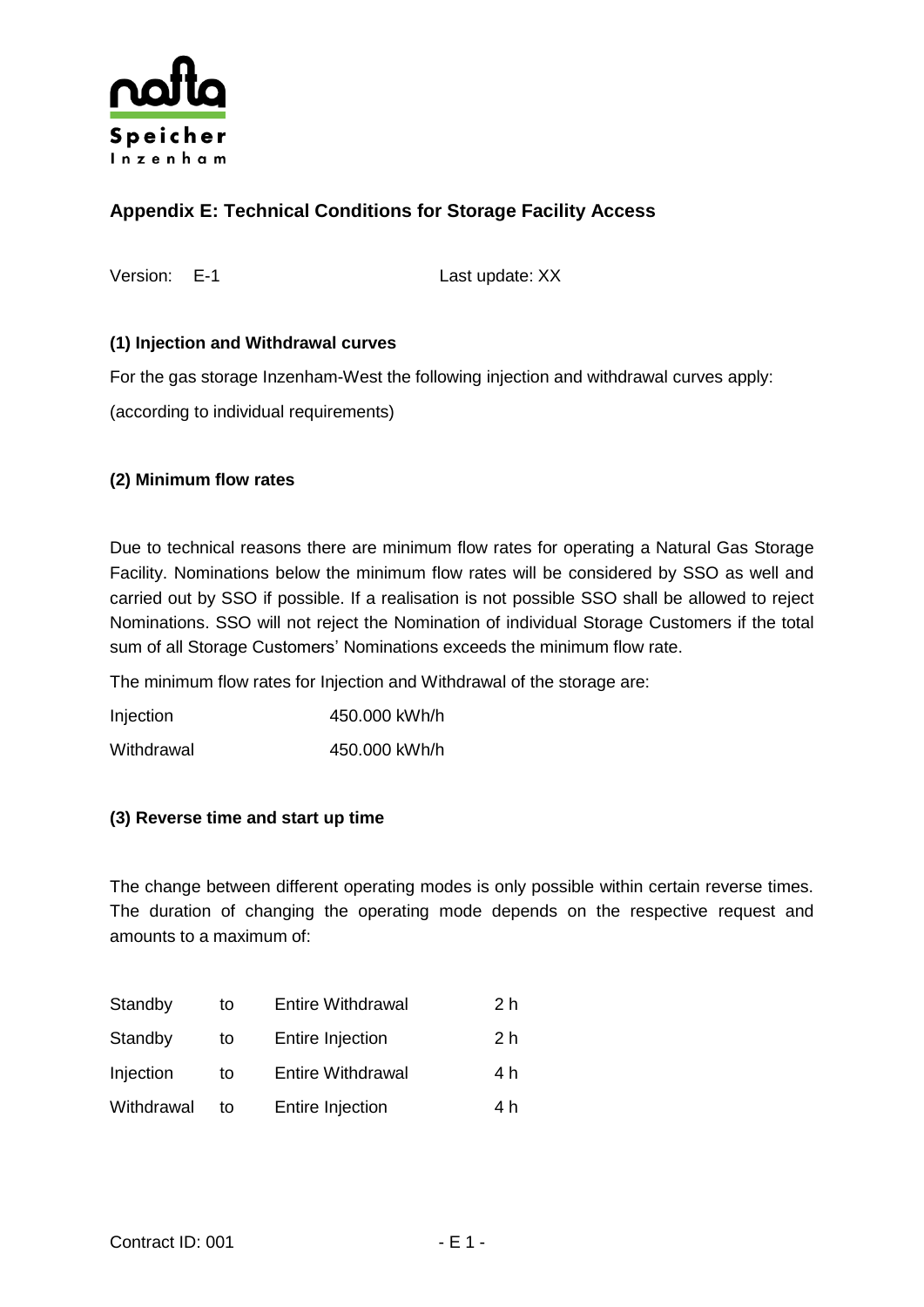

#### **(4) Utilisation requirements**

At present there are no Utilisation Requirements. However, the Natural Gas storage Inzenham-West is designed for seasonal use. In case that differing operating modes impair the integrity of the storage, SSO reserves its right to set Utilisation Requirements for the future in coordination with the Storage Customer.

#### **(5) Allocation of market area and Point Of Transfer For Injection and Withdrawal**

The Natural Gas storage Inzenham-West is allocated to the market area NetConnect Germany.

The Point Of Transfer For Injection shall be the network connection point "Inzenham-West USP" of the Transmission System Operator bayernets.

The Point Of Transfer For Withdrawal shall be the network connection point "Inzenham-West USP" of the Transmission System Operator bayernets.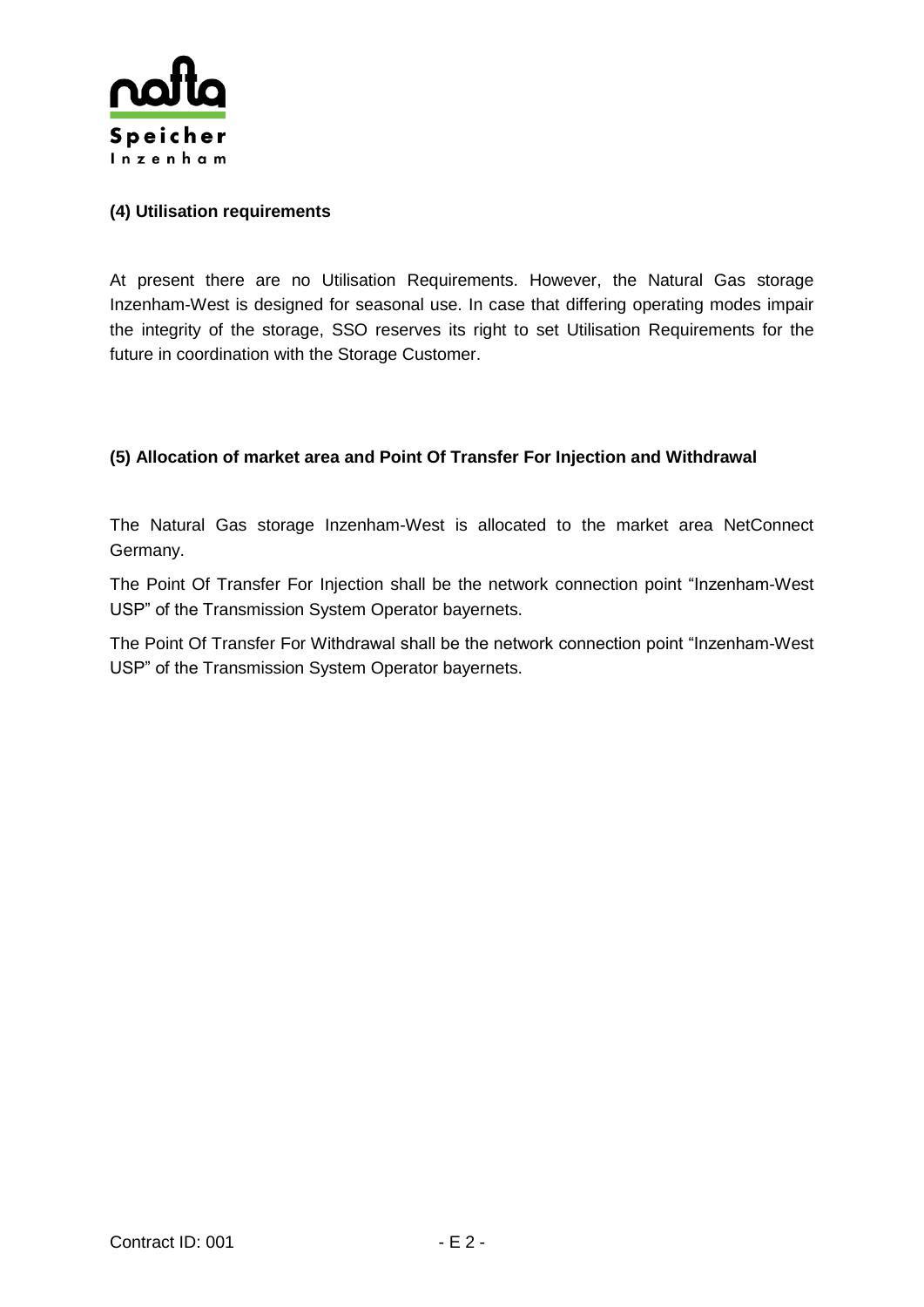

# **Appendix F: Operational Conditions for Storage Facility Access**

#### **(1) General information**

The Operational Conditions for Storage Facility Access shall determine the interfaces, processes, methods and relations between Storage Customer and SSO for the use of contractual Storage Capacities. SSO shall be obliged to enable the Storage Customer the use in respect of the given rules. SSO will thereby act in accordance with the standards of a reasonable and prudent storage operator by avoiding any danger to humans and the environment and in consideration of the integrity of the Natural Gas Storage Facilities of SSO.

#### **(2) Communication and communication test**

The Contractual Partners ensure the permanent availability of a competent and authorised contact person as agreed in Article 4 and that the Appendices B and C are updated at all times.

For clear identification purposes, SSO communicates a shipper code and a contract code to the Storage Customer before the start of the use which shall be used for the exchange of information.

The communication shall normally be carried out via electronic data exchange through automatically processed mails on the basis of accepted standard protocols. The Contractual Partners shall agree on a suitable process in advance. If this process is interrupted due to a breakdown, the coordination shall be carried out by telephone or by fax / e-mail. Urgent information may be announced by telephone in advance alike. Telephone conversations with the control centre of SSO may be recorded. The affected Contractual Partner will take actions immediately in order to restart the process of electronic data exchange. Information given in advance by telephone or by fax / e-mail has to be sent again.

Before the start of the Booking Period according to Appendix A, SSO will ask the Storage Customer to carry out communication tests. The technical connections as well as the form and content of control and status reports shall be checked by means of this test. A 'passed' communication test is required in order to use the contractual rights by the Storage

Customer. In the case of reasonable doubt SSO may demand from the Storage Customer to carry out the communication test again at a later date.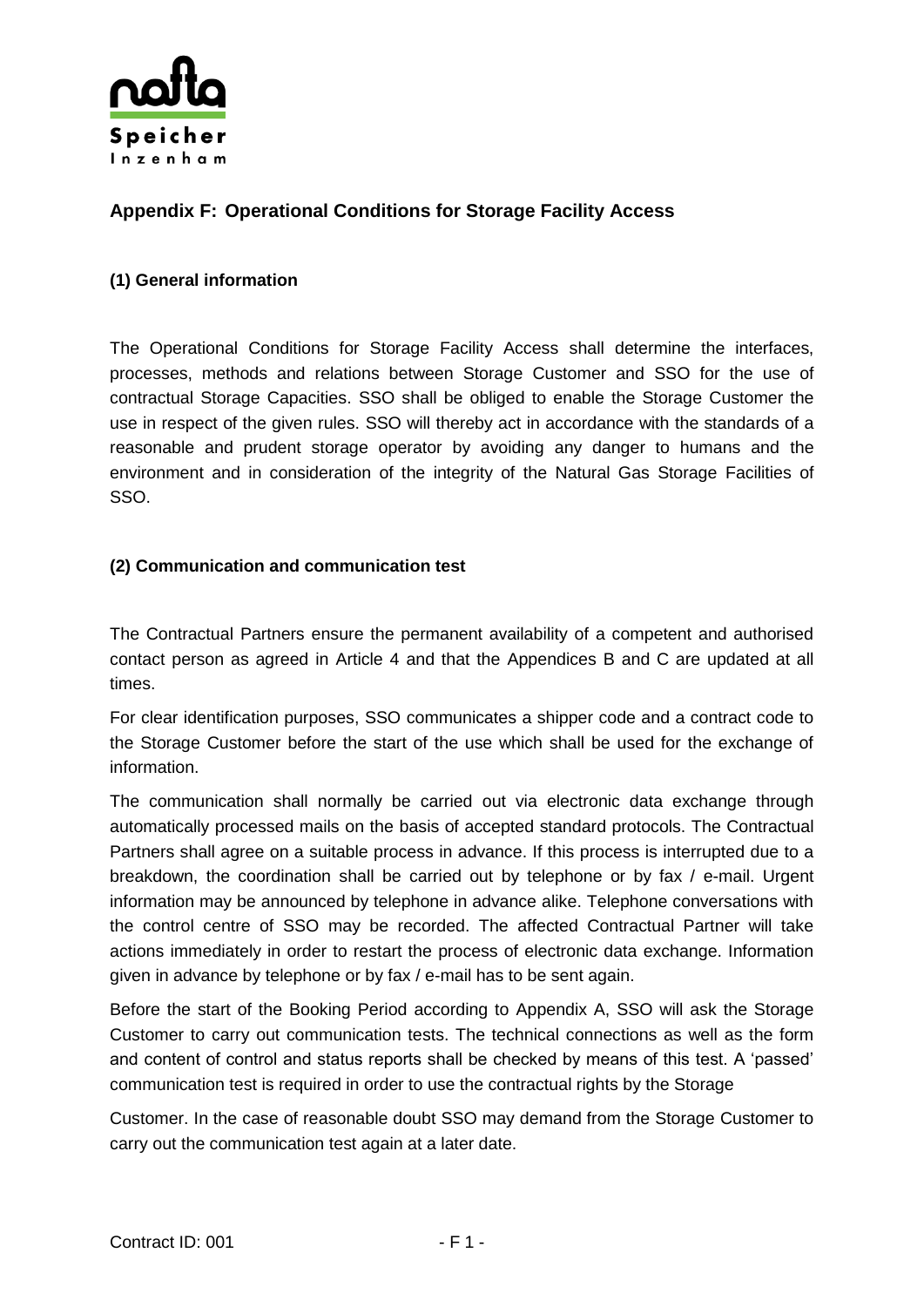

#### **(3) Nomination procedures**

The Storage Customer shall be obliged to make a Nomination for the following Day to SSO until 2:00 pm (all time specifications refer to CET) every Day. The Storage Customer shall receive a confirmation of receipt of the Nomination until 2:15 pm. If this confirmation of receipt fails to arrive, the Storage Customer shall inform SSO without delay. The procedure for further action shall then be jointly agreed upon.

A Nomination shall include the following information: shipper code pair, contract code, Point Of Transfer For Withdrawal and Injection, dates as well as the requested Injection or Withdrawal quantities (in kWh) for each hour of the following Day. SSO will check the Nomination in regard to completeness, correctness, operational and contractual practicability.

The Storage Customer shall ensure that an equivalent transport Nomination is sent to the adjacent Transmission System Operator. SSO will match the storage and transport Nominations with the adjacent Transmission System Operator (Matching). Within the scope of the Matching process a Nomination may be cut down to the smaller quantity (lesser rule) in the case of mismatching announcements (Mismatch).

The Storage Customer shall receive - as a result from checking and Matching - a confirmation, reduction or rejection of the Nomination until 4:00 pm.

The Storage Customer may already announce in advance a long-term Nomination preview (week or month Nominations). SSO will also confirm the receipt and inform about the result of a non-binding check.

In case a confirmed Nomination has not been received for one Day, a zero-Nomination (no Injection or Withdrawal) shall be assumed for this Day. However, in case a long-term Nomination preview is in place, the most recent Nomination preview shall apply for this Day.

For the Day of the (summer / winter) clock change adjusted Nominations shall be made. At the beginning of the summertime (usually at the end of March) the Nomination for one Day shall include 23 hourly values. At the beginning of the wintertime (usually at the end of October) the Nomination for one Day shall include 25 hourly values.

#### **(4) Alternative Nomination Process**

Notwithstanding to the aforementioned processes, the Contractual Partners may conclude agreements about alternative Nomination processes. Details will be determined in separate contracts.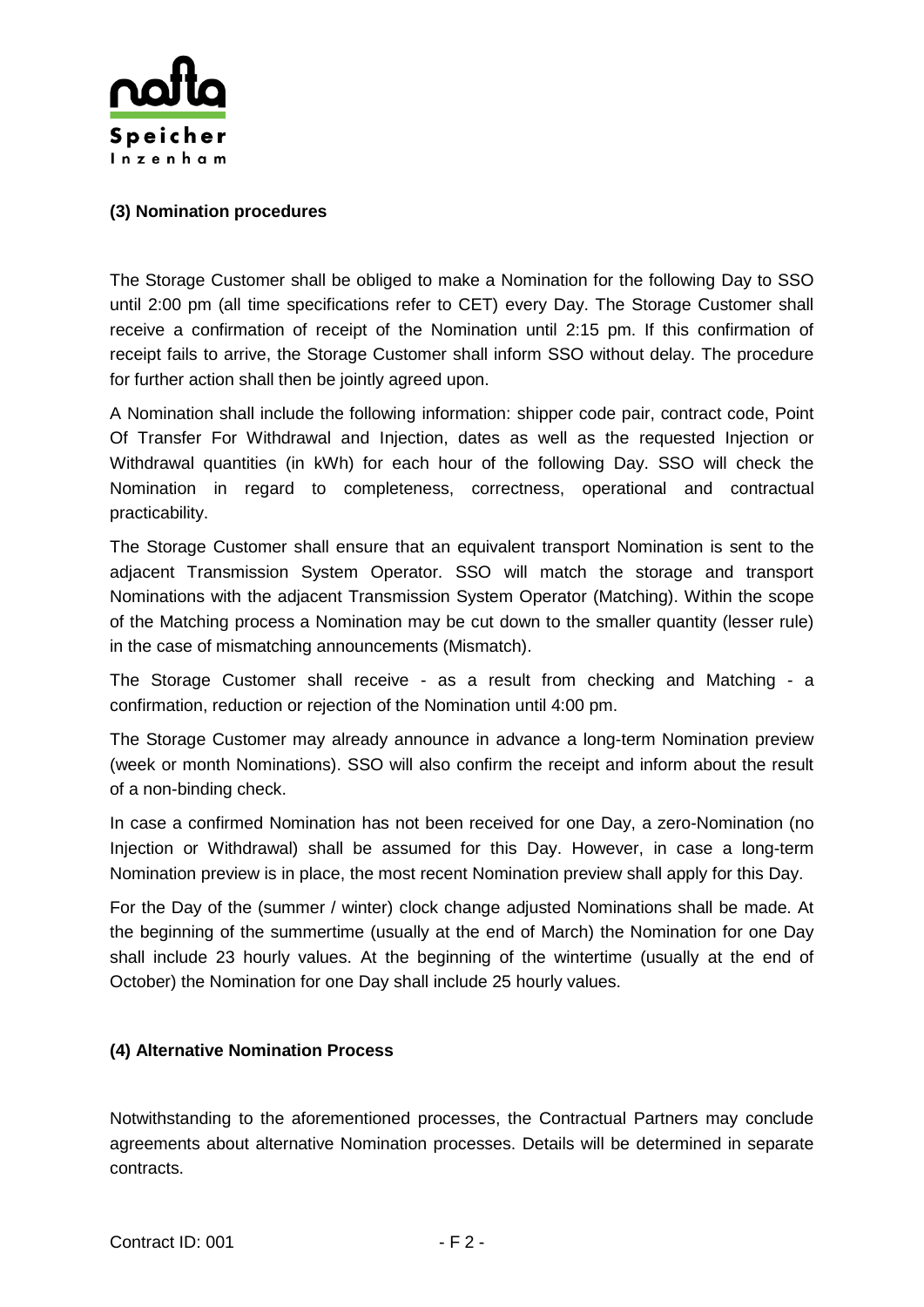

#### **(5) Renomination**

The Storage Customer shall be entitled to change the nominated gas quantities (Renomination); the rules for Nominations shall apply. A Renomination has to be made two clock hours in advance and shall have - until the hour of the requested change - identical hourly quantities in regard to the confirmed Nomination.

#### **(6) Allocation process**

If one Natural Gas Storage Facility is used by several Storages Customers, SSO shall determine the respective quantities for each Storage Customer via Allocation processes. This is necessary due to the fact that the Natural Gas quantities are delivered and taken-over together and the measuring procedure is carried out in an undivided manner accordingly. The basis of the Allocation is the Nominations which were matched with the adjacent Transmission System Operator as well as the Allocation rules which were agreed with him.

Basically, it shall be assumed that the declaration process applies, i.e. the allocated gas quantity per hour matches the amount of the last confirmed Nomination. Regarding the procedure between SSO and adjacent Transmission System Operator this may be shown inter alia through the non commercial use of an operational balancing agreement.

Contrary to this, the process of proportional Allocation or the process of declaration with taking-over of difference quantities through a balancing shipper may be applied in individual cases where required. SSO will inform about this by communicating its reasons.

#### **(7) Operational instructions**

SSO shall be entitled to change Injection and Withdrawal quantities contrary to a confirmed Nomination per operational instruction in case an imminent danger for humans and the environment can be avoided or the integrity of the Natural Gas Storage Facilities of SSO is in danger. In this case SSO will advise the Storage Customer and the adjacent Transmission System Operator without delay and limit the effects on those as much as possible. SSO will resume the normal operations as soon as possible. SSO will demonstrate the reasons for the operational instructions in a transparent manner.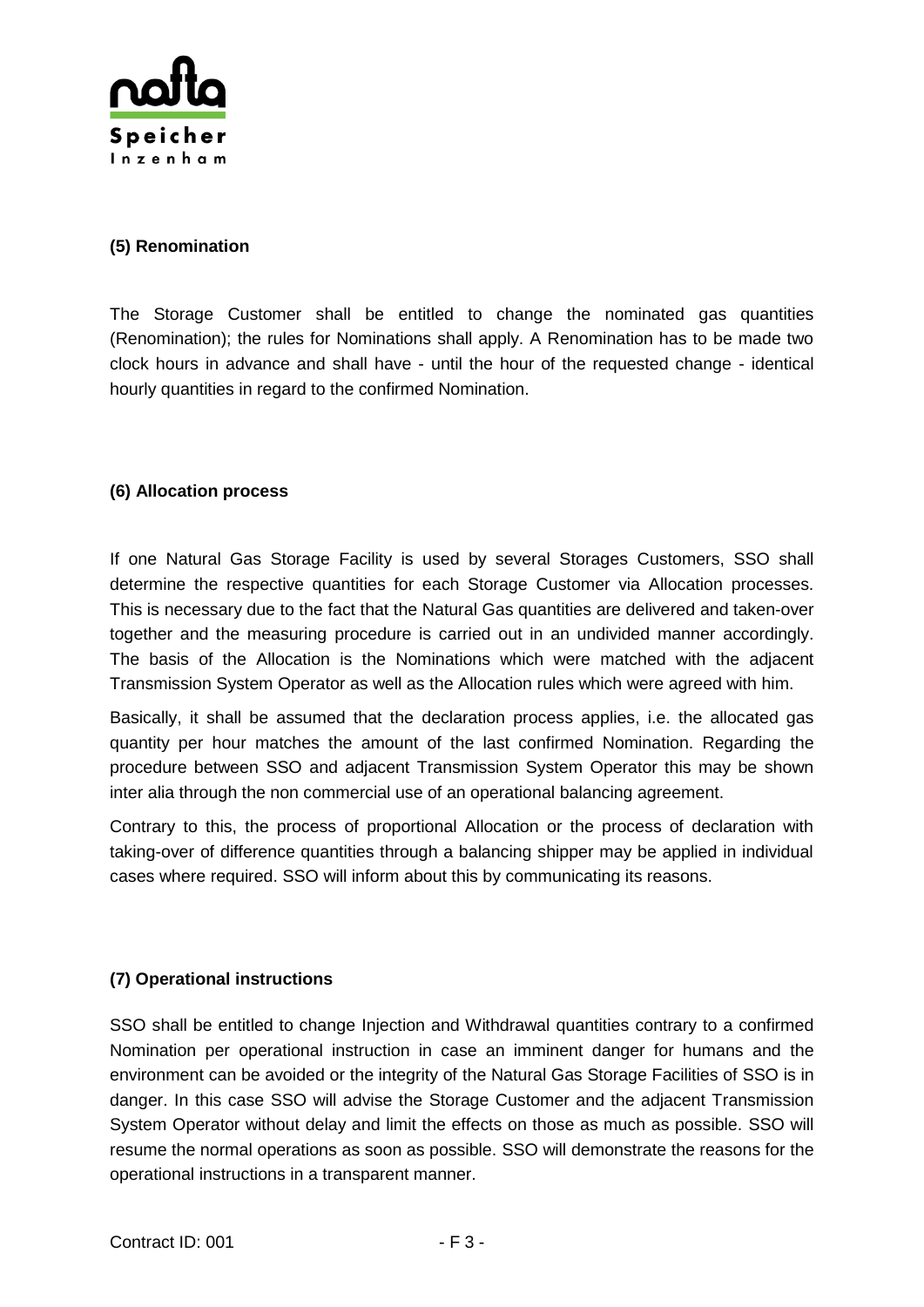

## **Appendix G: Definitions**

**1. "Agreement on Storage Facility Access" (Agreement)** is the contract concluded between Storage Customer and storage operator for the provision and use of Storage Capacities including all appendices.

**2. "Allocation"** is the distribution of collectively measured Natural Gas quantities to individual Agreements on the basis of Allocation rules and control information.

**3. ,Banking Day**" is a day (except Saturdays and Sundays) on which banks in Hamburg are open in order to conduct normal banking business.

**4. "Booking Period"** is the time period for which SSO provides the booked Storage Capacity to the Storage Customer. If the provided Storage Capacity changes within a time period, individual consecutive Booking Periods are generated.

**5. "Day"** is the period of time between 6:00 am of a calendar day and 6:00 am of the following calendar day.

**6. "Delivery"** is the change of possession of Natural Gas quantities during Withdrawal.

**7. "Injection"** is the process of bringing gas into the Natural Gas Storage Facility.

**8. "Injection Rate"** is the maximum natural gas quantity per hour in kWh/h that the Storage Customer may provide to the storage operator for Take-over and Injection in consideration of the contractual rules (period of time, technical conditions).

**9. "Kilowatt Hour" ("kWh")** is a measuring unit for amounts of energies whereupon 1 kWh equals 3.6 megajoules and 1 megajoule equals one million joules according to the definitions of SI-Units.

**10. , Matching**" is the reconciliation of Nominations between Transmission System Operator and storage operator in order to discover deviations at interfaces and avoid difference quantities.

11. "Natural Gas" is a mixture of hydrocarbon compounds which specifications are described in DVGW-Worksheet G260, 2<sup>nd</sup> Gas Family.

**12. "Natural Gas Storage Facility"** is one or the totality of multiple underground storage media together with the underground and visible above ground technical plants including connection pipes that are necessary for use.

13. **"Nomination**" is the notification carried out in advance in respect of the gas quantities to be injected or withdrawn within certain periods of time.

**14. "Point Of Transfer For Injection"** is the contractually determined place for the Takeover of Natural Gas to be injected.

15. "Point Of Transfer For Withdrawal" is the contractually determined place for the transfer of withdrawn Natural Gas.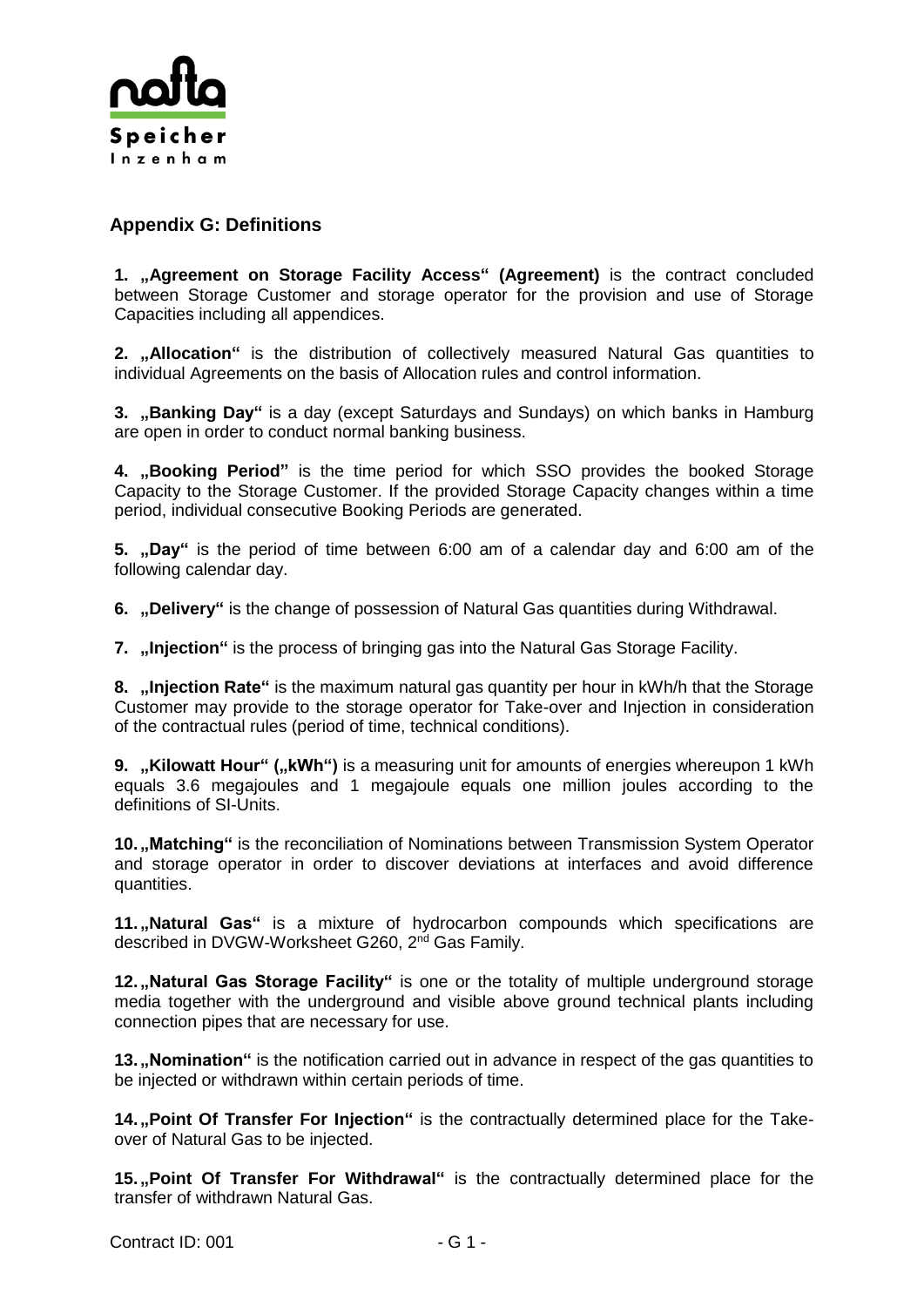

16. **"Reference Purchase Price" / "Reference Sales Price"** is a suitable/useful purchase price or sale price for Natural Gas. The gas price at the virtual trading point of the adjacent market area is taken for this purpose. The relevant prices are the "Natural Gas Day-Ahead Settl. Prices" (from the trading day that directly proceeds the settlement day), that are determined on the EEX spot market and published on [www.eex.com/de/Marktdaten/Handelsdaten/Erdgas.](http://www.eex.com/de/Marktdaten/Handelsdaten/Erdgas) In this respect a market access within the feasibility of the storage operator is assumed. The Reference Purchase Price equals 90% of the published price, the Reference Sales Price equals 110% of the published price. If the "Natural Gas Day-Ahead Settl. Price" should not be published anymore (even not under another name or at another place), it will be replaced by the published price which most closely corresponds to it.

17. **"Renomination"** is a change of previous Nominations.

**18. "Storage Access"** is the process of making Storage Capacity available for Storage Customers.

**19. "Storage Account"** is a customised account of the injected and withdrawn Natural Gas quantities per hour, possible transfers of Natural Gas quantities and the resulting Working Gas Quantity.

20. **"Storage Capacity"** is the amount of Injection Rate, Withdrawal Rate and Working Gas Capacity contractually agreed between Storage Customer and storage operator.

**21. "Storage Connection Point"** is the connection of the Natural Gas Storage Facility with the Natural Gas transmission network.

**22. "Storage Facility"** see "Natural Gas Storage Facility".

**23. "Storage Year"** is the period of 12 months starting from 1 April, 6:00 am of a calendar year and ending on 1 April, 6:00 am of the following calendar year.

**24. "Store-x**" is an internet platform [\(www.store-x.net\)](http://www.store-x.net/) for the trade of Storage Capacities regarding Natural Gas.

25. "Take-over" is the change of possession of Natural Gas quantities during Injection.

**26. "Transmission System Operator"** is the transportation network operator directly adjacent to the Point Of Transfer For Injection And Withdrawal.

**27. Utilisation Requirements**" are parameters which set limits to the usage of the Storage Capacities.

28. **Withdrawal**" is the process of taking gas out of the Natural Gas Storage Facility.

**29. "Withdrawal Rate"** is the Natural Gas quantity per hour in kWh/h that the storage operator provides to the Storage Customer for Withdrawal and transfer to the Storage Customer in consideration of the contractual rules (period of time, technical conditions).

**30. "Working Gas"** is the Natural Gas that can be regularly injected to and withdrawn from the Natural Gas Storage Facility.